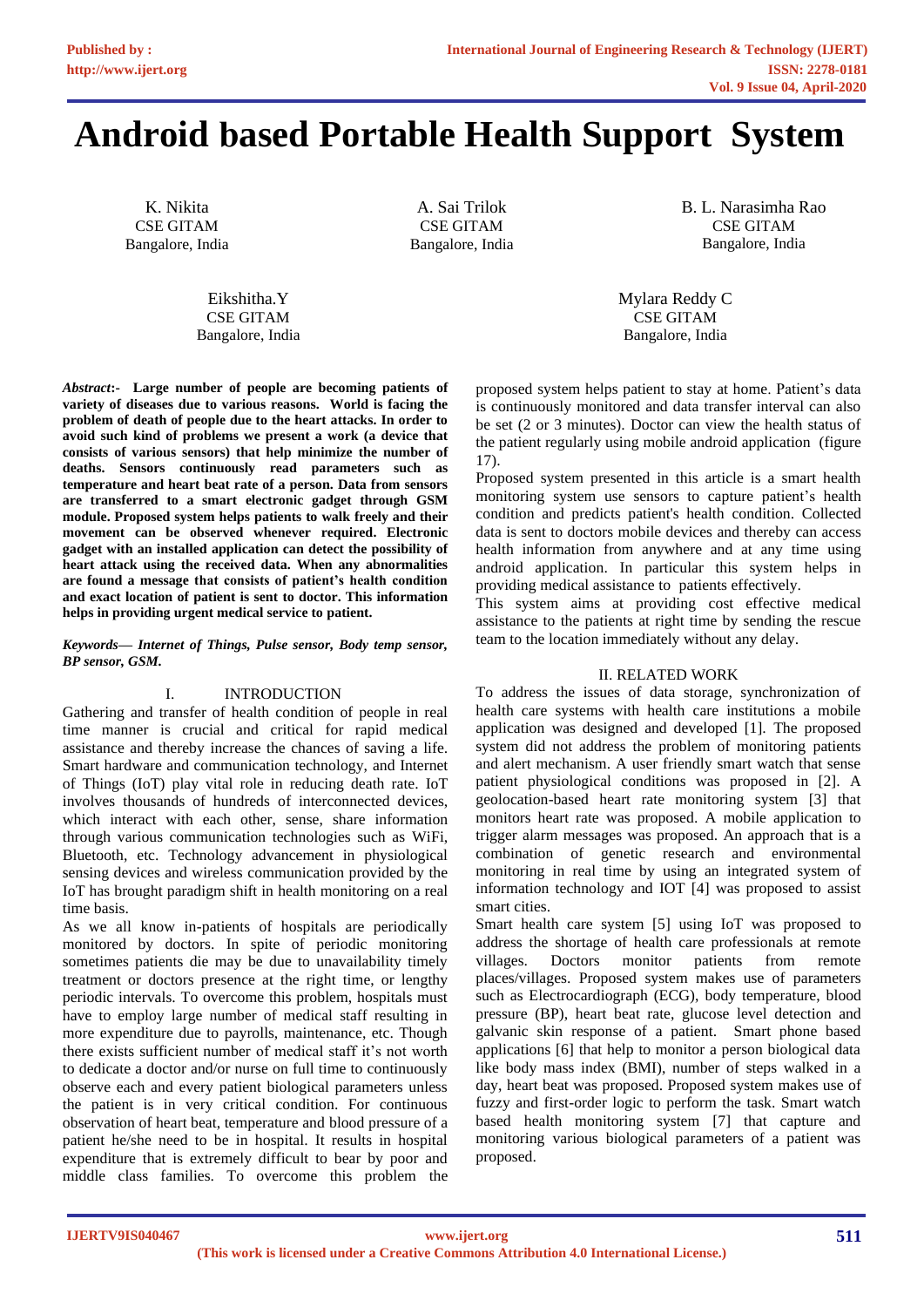Captured data are stored in a cloud for further processing and alert patient family members and nearby medical staff. To assist doctors monitor their patients treated for cardiac arrest particularly undergone surgery and voluntarily fail to attend regular check-ups an IOT augmented health monitoring system was implemented by A. N. Reddy *et al.* [8]. Noninvasive smart health monitoring system using optical fiber interferometers [9] that collect breath and heart beat data. Most of the proposed systems are either costlier, remote geographical locations.

Monitoring of patients and the environment is known to be an individual system in health care. Yet there is no convergence of both. The medical practitioner must be in the health center to track the patient and produce a report. There was no other alternative. Occasionally, if the medical practitioner is not present in the health center, he or she will give the patient's report via a fax or a call that is very risky. Therefore, a smartphone application is mandatory for the medical practitioner so that he can deliver a prescription from anywhere.

In this work we implement an Android based portable health support system. In our system the sensors read blood pressure and temperature continuously and display the values in android application. The doctor can open the application and check the values displayed by the sensors. Not only viewing the values he/she can also prescribe the medicine to the patient whenever required. If the values of the sensors exceed the threshold value then abnormal condition is detected. If an abnormal condition is detected, a message is immediately sent to the medical practitioner as well as to the hospital. The message includes the condition of the patient to understand the emergency situation. Objectives of this work are:

- Design and develop hardware system that capture blood pressure, heart beat rate and transfer the same to processing services
- Design and develop android based mobile application that help doctors to view patients health condition and also prescribe medicine

## III. SYSTEM MODEL

Proposed system given in fig. 1 consists of various hardware components such as Arduino UNO microcontroller, sensors to sense different biological parameters, GPS and GSM



Figure 1. Architecture of the proposed system.

## *A. Arduino UNO*

Arduino is a prototyping open source electronics framework focused on software and hardware that are scalable. Arduino, given in figure 2, can sense the world through a number of sensors, and can monitor lighting, motors and other actuators in its surroundings. The board's microcontroller is controlled by Arduino and Arduino Creation System. Arduino projects may either be autonomous or interact with computer-based applications. This is inexpensive, cross platform and open source. The Arduino is focused on the microcontrollers Atmel's ATMEGA8 and ATMEGA168.

## *Technical Specifications:*

Micro-controller: microchipATmega328 P Operational Voltage: 5 Volts Inlet Voltage: 7 to 20V Analog I / O pins: 14 (plus PWM output 6) SRAM: 2 KB EEPROM: 1 KB Clock Speed: 16 MHz Flash Memory: 45 kB, plus 2 Kb of SRAM (EPROM: 1 KB) Length: 68.6 mm Width: 53.4 mm



Figure 2. Arduino UNO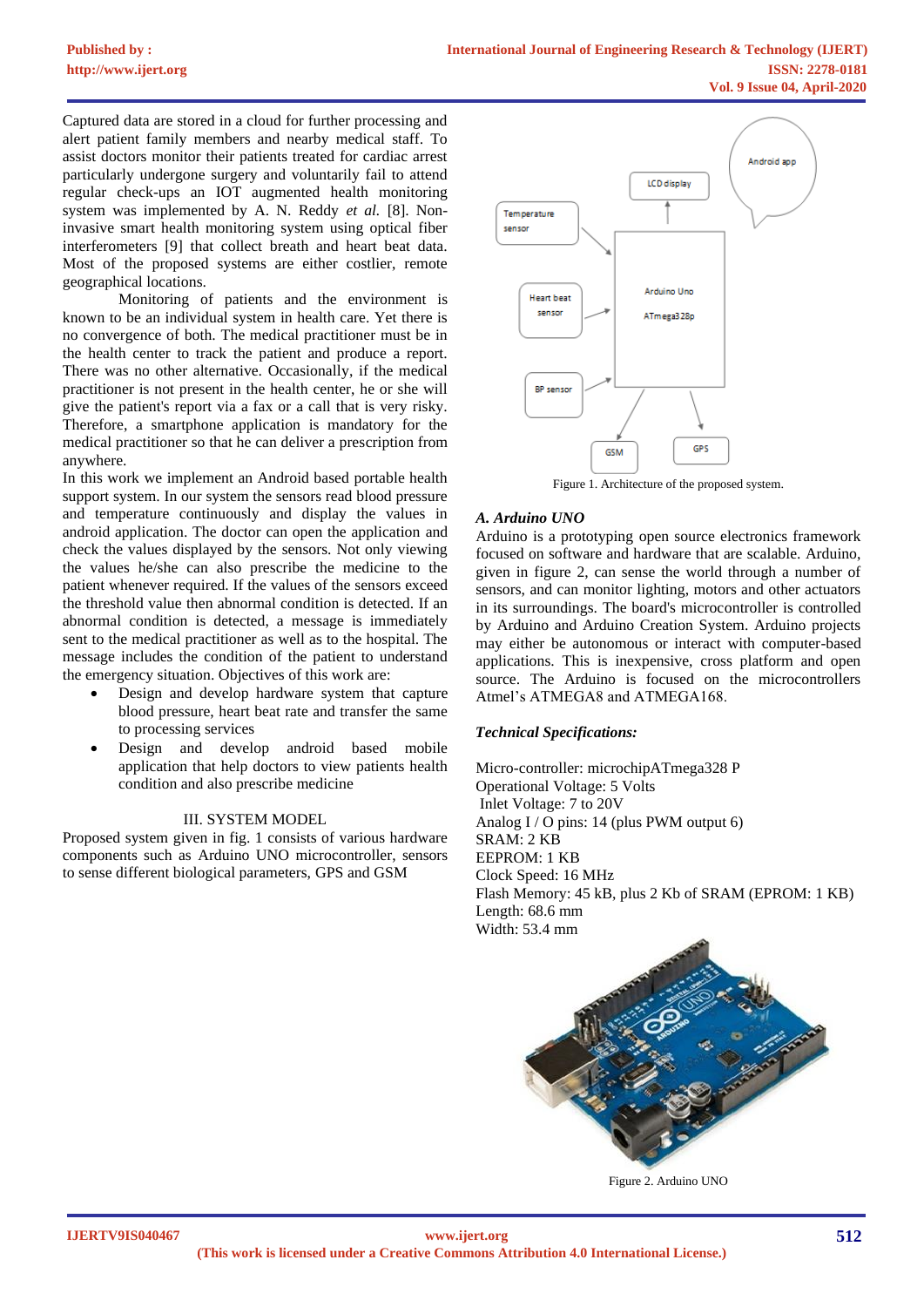## **B. Heart Pulse Sensor (SEN-11574)**

The Pulse Monitor is an integrated Arduino heart rate plugand-play device given in figure 3. Students, designers, athletes and software developers who wish to conveniently use live heart rate data in their apps can make use of it. It is also fitted with an open source tracking software that pulse graphs in real time. This includes a light Lead, noise and 3 pins (Gnd, Vcc, Analog A0).

#### **Working:**

A light emission diode and a sensor like a light resistor or photodiode is part of a basic heartbeat system. The waves of the heartbeat produce a difference in blood pressure in multiple areas of the body. The light source, that is, the light produced by the lead, represents a (finger-tissue) or transmits a light (earlobe). When a tissues are lit with a light source. The blood removes some of the light and the light emitted or mirrored by the light detector is provided. The absorption of light relies on the amount of blood in the tissue. The detector output is electric and proportional to the heart function. In addition, this signal is a DC signal that is associated with heart beat and triggered by pulsative shifts in arterial blood pressure that is superimposed on the DC signal by the AC part in relation to tissue that blood volume. The key necessity is therefore to isolate this AC portion as it is necessary.



Figure 3. Heart Pulse Sensor

## **C Temperature Sensor (LM-35)**

LM35, given in figure 4, is analog sensor with a degree centigrade proportional electrical efficiency. To have a standard sensitivity, LM35 sensor needs no external adjustment or cutting. LM35 is a temperature control device with a temperature dependent analog output voltage. The LM35 frequency is 10mV / degree Celsius. This is provided by Celsius voltage. The output voltage often decreases with rising temperature. This comprises 3 pins (4 to 20v, out, Gnd).

The temperature can be compared to a thermistor more precisely. This sensor emits high voltage than thermocouples and doesn't have to boost the output voltage. The LM35 has a voltage equal to the temperature of the Celsius. The temperature sensor is a system which needs a thermocouple or RTD (Resistance Temperature Detectors) to measure the temperature through an electrical signal. The analog signal is generated by the unit and is directly proportional to the temperature, if the voltage difference is enhanced.



Figure 4. Temperature Sensor

#### **D. Buzzer**

Figure 5 shows the picture of a buzzer or beeper is a electronic, electromechanical or piezoelectrical (stretching system) audio signaling tool. Typical applications for buzzers include warning systems, clocks and user output confirmations such as a mouse click or keystroke. The buzzer consists of a metal case of two pins for control and field. Inside the portion there is a piezo dimension, comprising a central ceramic disc with a metal vibratory disk (often bronze). That results in the shaking of the surrounding disk. The tone you make. It is the noise you experience.

#### **Working:**

Piezo bells are straightforward gadgets that can create essential signals and tones. They work by utilizing a piezo precious stone, an uncommon material that changes shape when voltage is applied to it. In the event that the precious stone pushes against a stomach, similar to a little speaker cone, it can produce a weight wave which the human ear gets as sound.



Figure 5. Buzzer

## **E. BP Sensor**

The Blood Pressure Sensor shown in Figure 6, is a nonobtrusive sensor intended to quantify human pulse. It estimates systolic, diastolic and mean blood vessel pressure using the oscillometric technique.

The gadget comprises of two sections: photoplethysmography (PPG) sensor and a flimsy shot power transducer. The PPG sensor estimates changes in blood volume by enlightening tissue and estimating changes in light assimilation, which can decide your pulse.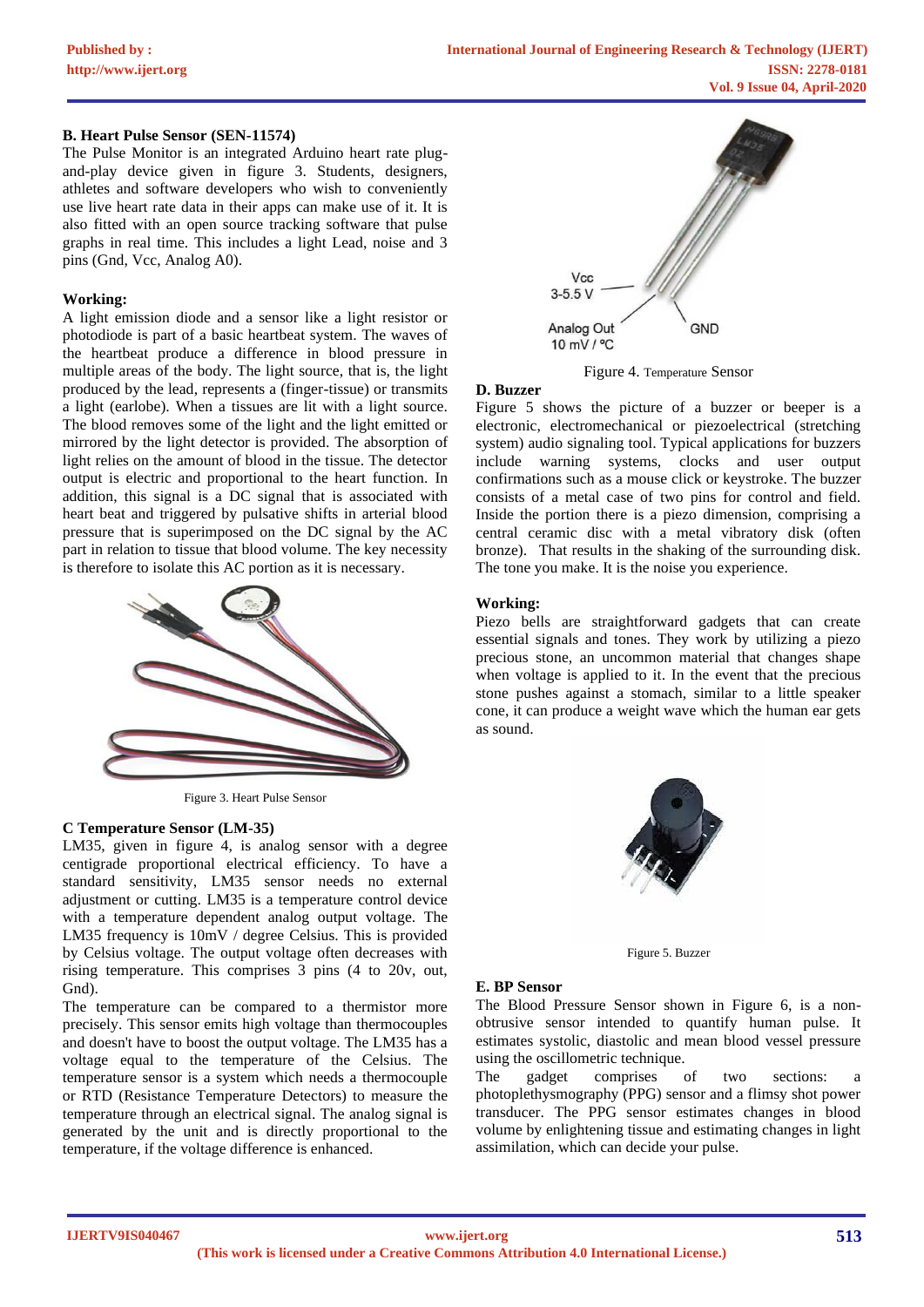## **Working:**

A weight meter demonstrates the sleeve's weight. A little, handheld pneumatic machine blows up the pulse sleeve. After the sleeve has been expanded an air value is utilized to gradually discharge pneumatic force. A stethoscope will be used for checking in to the sounds in blood stream through the blood vessel as weight is released.



Figure 6. BP Sensor

## **F) GPS Module (Global positioning System)**

This is used for distance identification-place determination. Navigation: go from one location to the next. Tracking: entity or motion control.

Geography: produces global charts.

Schedule: Specific day of the year.

The following three lines are composed of GPS, Which is shown in fig. 7 space segment (GPS satellites).

## **Working:**

A network of about 30 satellites circling the Planet at an altitude of 20,000 km is the Global Positioning System (GPS). Such transmissions, which travel at the speed of light, are received by the GPS antenna, which determines how far a satellite is depending on how long it took the messages to arrive. There are many specific pieces of information on the data sent down from each satellite that enable the GPS receiver to determine their location and time accurately. An extremely accurate atomic clock is a significant piece of equipment on each GPS satellite. The period on the atomic clock, on the angular location and on arrival times of the satellite at various points in the atmosphere was transmitted back to the planet. In other terms, a timetable is given on any of the satellites observable, along with details on the position of the actual satellites (including other details parts) in the atmosphere. The GPS receiver now knows the distance to every satellite from this detail. When you can see at least 4 satellites from the GPS receiver antenna, your location and time can be correctly measured.



Figure 7. GPS Module

## **G. GSM Module (Global system for Mobile communication)**

GSM is a handheld modem as shown in fig. 8 is used in our implementation. Abbreviation GSM stands for a Global system for mobile communication (GSM). In 1970, at Bell Labs, the concept of GSM was born. Mobile networking is commonly used in the world. Operating with 850MHz, 900MHz, 1800MHz, and 1900MHz frequency bands, GSM, Which is shown in Figure 8, is a free, wireless cell system that helps to transfer mobile voice and data services. GSM module is a chip or circuit which is used to link mobile devices or computers to a GSM or GPRS network. It consists of the GSM / GPRS Adapter, a SIM Card inserter, RS-232 Gateway, signal status Indicator, power supply and a communication provision for microphones and speakers. That module of GSM / GPRS is special and is distinguishable by its IMEI code.

## **Working:**

Once a digital SMS order is obtained from a mobile phone, the SIM card mounted GSM modem sends the data to the MC through serial communication. The GSM modem gets the 'STOP' instruction to create the MC signal from which point of touch the ignition function is disabled when the system is going.



Figure 8. GSM Module

## **H. LCD Display 16 x 2**

LCD (Liquid Crystal Display) is a kind of flat panel display that utilizes the key mode of activity for liquid crystals. LEDs are a wide and varied variety of use cases, typically used in smart telephones, TVs, computer displays and instrument panels, for customers and businesses. A flat-panel or other electro-modulated optical system is a Liquid Crystal Display that utilizes the light-modulating property in combination with polarizers of liquid crystals. Liquid crystals do not specifically emit light, but will produce images in color or monochrome using the backlight or reflector.

## **Working:**

The application in fluid crystal displays operates by blocking light. In specific, two polarized glass parts (also called substratum) are created in the shape of an LCD that carries within them a fluid crystal substance. A lamp backlight creates lamp flowing into the first substratum.

An LCD, Which is shown in Figure 9 is a fluid crystal display module to generate a transparent image. A rather simple module is a 16-2 LCD panel, usually found in brickwork and circuits. The 16-point converts o to a 16-point view in 2 such lines per side. That character is depicted in this LCD in a matrix of 5 to7 pixels.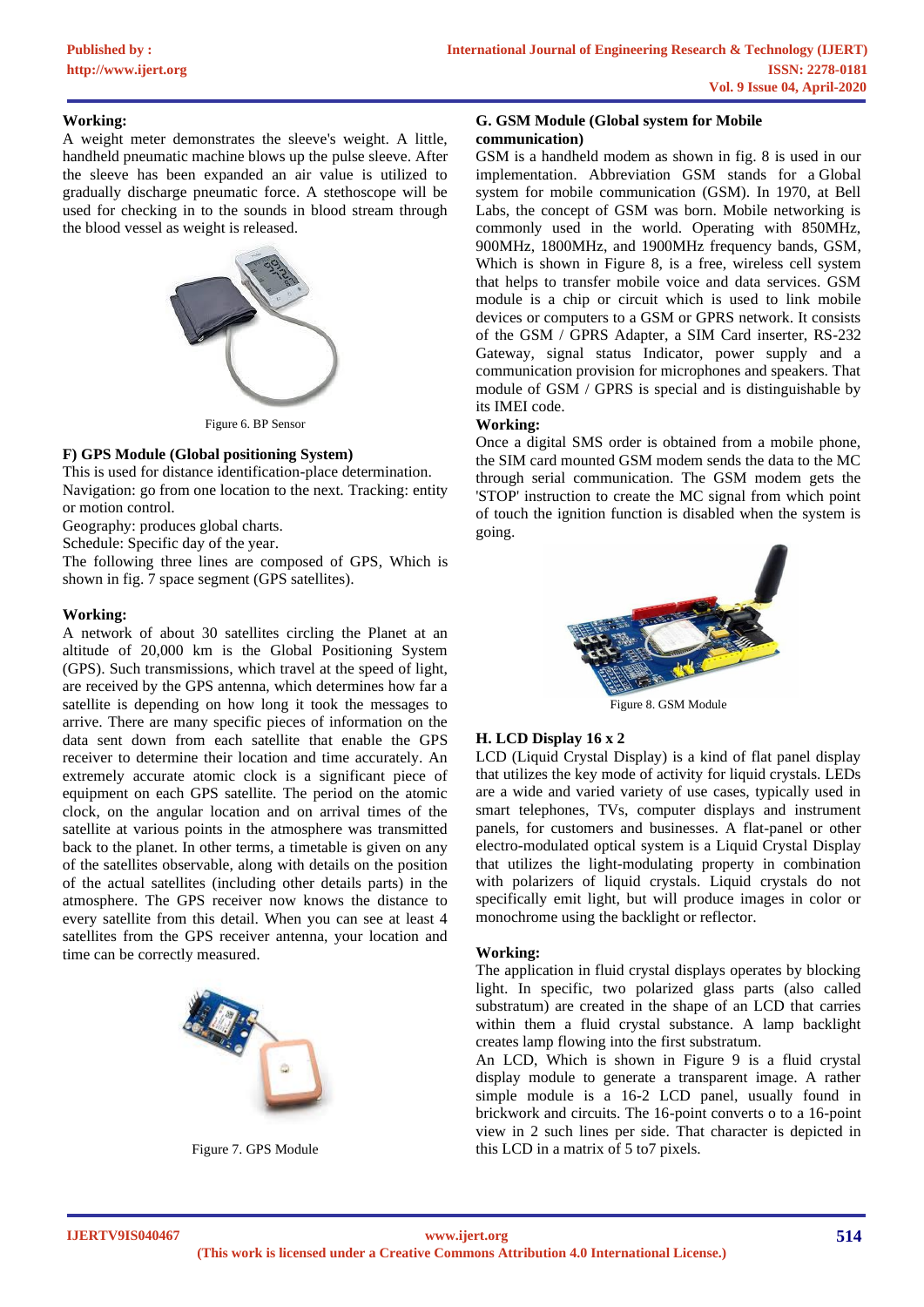

Figure 9. LCD Display

## IV. METHODOLOGY

A mobile monitoring system was developed and implemented for the transmission of a patient's temperature and HEART BEAT signal using short message service with low cost hardware equipment Via GSM module, the values obtained from sensors are interfaced with mobile Android.

Our project is Arduino based patient monitoring, a hardware device for tracking critically ill patients, various physiological parameters. The patients are tracked primarily because they are unbalanced in body system. The patient's problems can be monitored by continuous monitoring as they arise, and solutions taken before these problems get out of control. This project was developed and implemented with the goal to capture parameters.

The device is made of a motherboard microcontroller with all the peripherals. The voltage signal resulting from the output is fed to the external card where it is amplified to 0-5V range and fed to the microcontroller card. The ADC in the microcontroller board transforms and feeds analog input signal into digital data into the computer.

## V. RESULTS AND DISCUSSION

Results of our work carried out are shown below: Fig. 10 shows the interconnection of hardware components. It is a complete hardware system that read, transfer and trigger alerts.



Figure 10. Heart Pulse Sensor

Fig. 11 shows the temperature of a patient body sensed by temperature sensor. Microcontroller is configured to trigger alert messages when the sensed temperature out lies the specified range. Normal temperature is set to  $35^{\circ}$  C to  $39^{\circ}$  C. Output of blood pressure sensor is shown in Fig. 12.

Figures13 and 14 shows connection and working of GPS and GSM components.



Figure 11. Temperature Sensor



Figure 12. BP Sensor



Figure 13. GPS Module



Figure 14. GSM Module